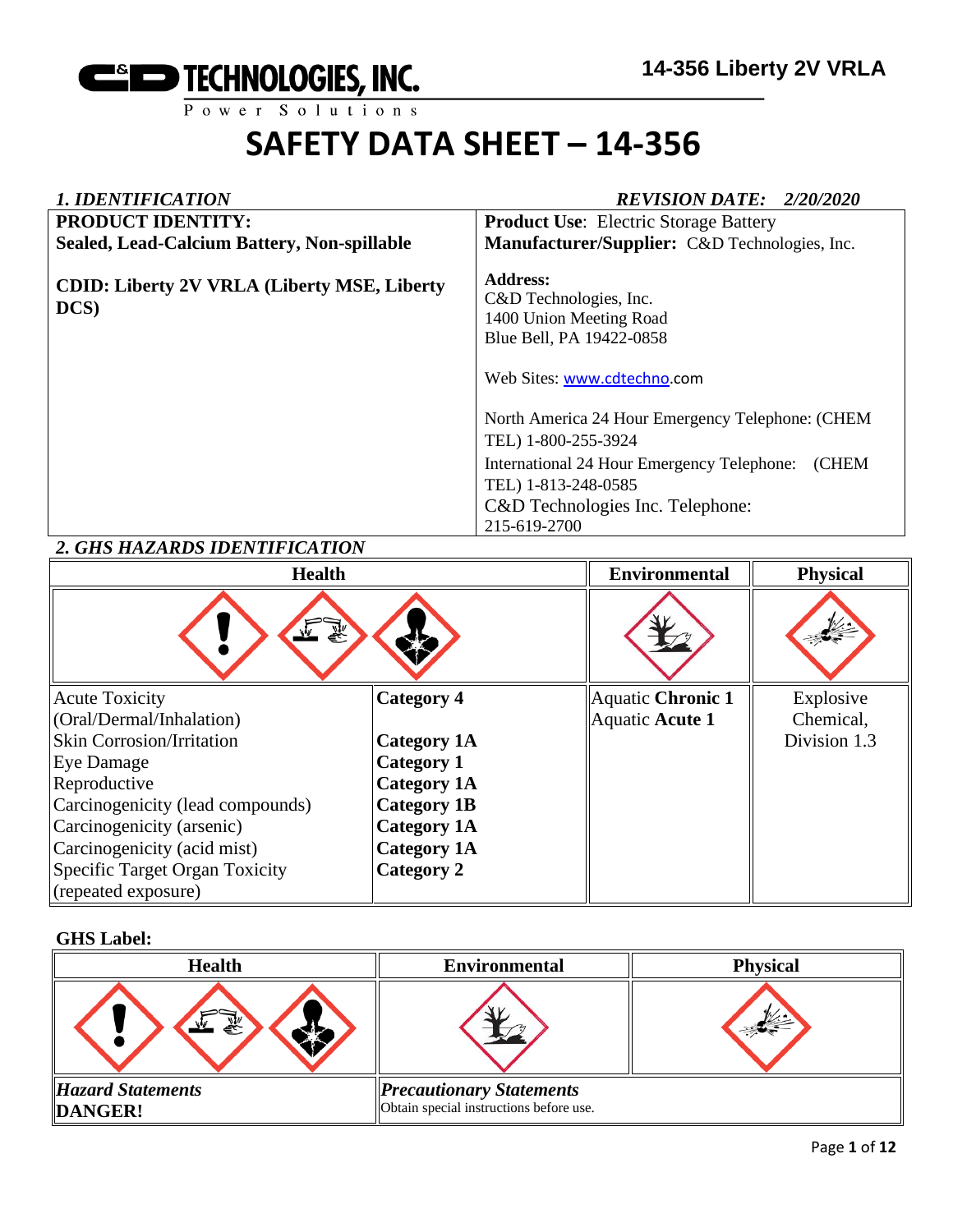

| Harmful if swallowed, inhaled, or in contact      | Do not handle until all safety precautions have been read and understood.                                        |
|---------------------------------------------------|------------------------------------------------------------------------------------------------------------------|
| with skin.                                        | Wash thoroughly after handling.                                                                                  |
| Acid causes severe skin burns and eye             | Do not eat drink or smoke when using this product.                                                               |
| damage.                                           | Avoid contact during pregnancy/while nursing.                                                                    |
|                                                   | Wear protective gloves/protective clothing, eye protection/face protection.                                      |
| May damage fertility or the unborn child if       | Use only outdoors or in a well-ventilated area.                                                                  |
| ingested or inhaled.                              | Avoid contact with internal acid.                                                                                |
| May cause harm to breast-fed children.            | Do not breathe dust/fume/gas/mist/vapors/spray.                                                                  |
| May cause cancer if ingested or inhaled.          | Keep away from heat/sparks/open flames/hot surfaces. No smoking<br><b>IF SWALLOWED OR CONSUMED:</b> rinse mouth. |
| Causes skin irritation, serious eye damage.       | Do NOT induce vomiting. Call a poison center/doctor if you feel unwell.                                          |
| Contact with internal components may cause        | <b>IF ON CLOTHING OR SKIN</b> (or hair): Remove/Take off immediately all contaminated                            |
|                                                   | clothing and wash it before reuse. Rinse skin with water/shower.                                                 |
| irritation or severe burns.                       | <b>IF INHALED:</b> Remove person to fresh air and keep comfortable for breathing.                                |
| Causes damage to central nervous system,          | Immediately call a POISON CENTER or doctor/physician.                                                            |
| blood and kidneys through prolonged or            | IF IN EYES: Rinse cautiously with water for several minutes.                                                     |
| repeated exposure if ingested or inhaled.         | Remove contact lenses, if present and easy to do. Continue rinsing.                                              |
| Irritating to eyes, respiratory system, and skin. | If exposed/concerned, or if you feel unwell seek medical attention/advice.                                       |
| May form explosive air/gas mixture during         | Store locked up, in a well-ventilated area, in accordance with local and national                                |
|                                                   | regulation.                                                                                                      |
| charging.                                         | Dispose of contents/container in accordance with local and national regulation                                   |
| Explosive, fire, blast or projection hazard.      | Keep out of reach of children.                                                                                   |

| <b>HEALTH HAZARDS</b>            |             |                                                |
|----------------------------------|-------------|------------------------------------------------|
| <b>Acute Toxicity</b>            | Signal Word | <b>Hazard Statement</b>                        |
| Oral A.1 (6)                     | Warning     | H302: Harmful if swallowed                     |
| Dermal A.1 $(5)$                 | Warning     | H312: Harmful in contact with skin             |
| Inhalation A.1 (5)               | Warning     | H332: Harmful if inhaled                       |
|                                  |             |                                                |
| <b>Skin Irritation</b>           |             |                                                |
| A.2(2)                           | Warning     | H315: Causes skin irritation                   |
| <b>Skin Corrosion</b>            |             |                                                |
| A.2 (1A.1B.1C)                   | Danger      | H314: Causes serious skin burns and eye damage |
| Serious Eye Damage               |             |                                                |
| A.3(1)                           | Danger      | H318: Causes serious eye damage                |
| Eye Irritation                   |             |                                                |
| A.3 (2A)                         | Warning     | H319: Causes serious eye irritation            |
| <b>Respiratory Sensitization</b> |             |                                                |
| A.4(1A, 1B)                      | Danger      | H334: May cause allergy or asthma symptoms or  |
|                                  |             | breathing difficulties if inhaled              |
| <b>Skin Sensitization</b>        |             |                                                |
| A.4 (1A, 1B)                     | Warning     | H317: May cause an allergic skin reaction      |
| Germ Cell Mutagenicity           |             |                                                |
| $A.5$ (1A, 1B)                   | Danger      | H:340: May cause genetic defects               |
| A.5(2)                           | Warning     | H341: Suspected of causing genetic defects     |
| Carcinogenicity                  |             |                                                |
| A.6(1A, 1B)                      | Danger      | H350: May cause cancer                         |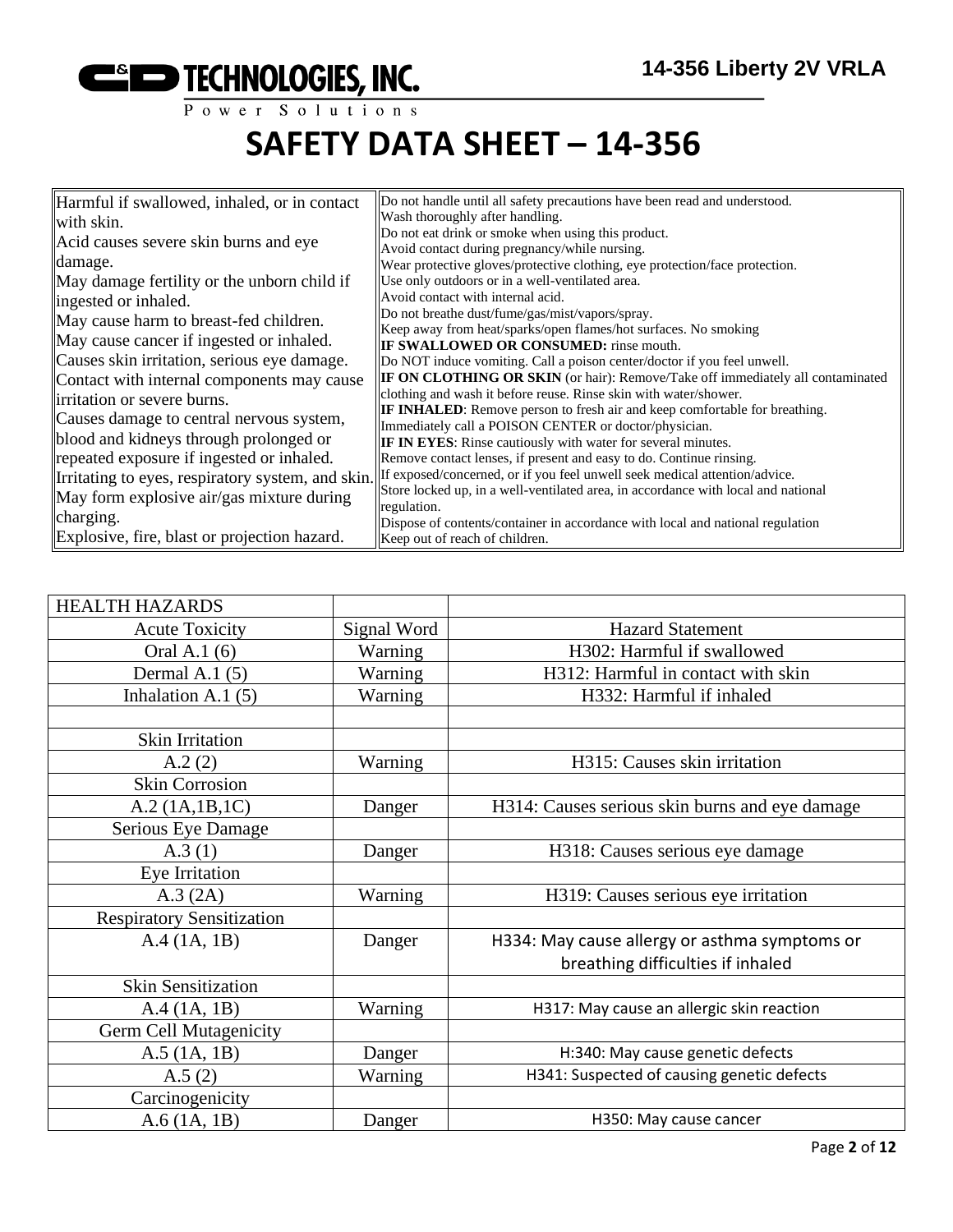

| A.6(2)                                | Warning | H351: Suspected of causing cancer                          |
|---------------------------------------|---------|------------------------------------------------------------|
| <b>Reproductive Toxicity</b>          |         |                                                            |
| A.7(1A, 1B)                           | Danger  | H360: May damage fertility or the unborn child.            |
| A.7(2)                                | Warning | H361: Suspected of damaging fertility or the unborn child. |
| <b>Specific Target Organ Toxicity</b> |         |                                                            |
| Single Exposure                       |         |                                                            |
| A.8(1)                                | Danger  | H370: Causes damage to organs                              |
| A.8(2)                                | Warning | H371: May cause damage to organs                           |
| <b>Specific Target Organ Toxicity</b> |         |                                                            |
| Repeated or Prolonged Exposure        |         |                                                            |
| A.9(1)                                | Danger  | H372: Causes damage to organs                              |
| A.9(2)                                | Warning | H373: May cause damage to organs                           |
| <b>Aspiration Hazard</b>              |         |                                                            |
| A.10(1)                               | Danger  | H304: May be fatal if swallowed and enters airways         |
| ENVIRONMENTAL HAZARDS                 |         |                                                            |
| <b>Aquatic Toxicity Acute</b>         |         |                                                            |
| 1.1                                   | Warning | H400: Very toxic to aquatic life                           |
| <b>Aquatic Toxicity Chronic</b>       |         |                                                            |
| 2.1                                   | Warning | H410: Very toxic to aquatic life with long lasting effects |

#### *3. \*COMPOSITION / INFORMATION ON INGREDIENTS*

| <b>INGREDIENTS (Chemical/Common Names):</b>         | CAS No.:  | $%$ by Wt: |
|-----------------------------------------------------|-----------|------------|
| *Lead, Lead Compounds                               | 7439-92-1 | $72 - 73$  |
| *Sulfuric Acid/ Battery Electrolyte 1.300 sg 40% wt | 7664-93-9 | $7 - 8$    |
| (H2SO4/H2O)                                         |           |            |
| Tin                                                 | 7440-31-5 | < 0.1      |
| Aluminum                                            | 7429-90-5 | < 0.01     |
| *Brass                                              | 7440-50-8 | < 0.01     |
| NON-HAZARDOUS INGREDIENTS                           |           |            |
| Water                                               | 7732-18-5 | $15 - 17$  |
| Calcium                                             | 7440-70-2 | 0.01       |
| <b>Inert Components</b>                             | N/A       | $3 - 6$    |
| *Section 313 (40 CFR 372) Listed Toxic Chemical     |           |            |

## *4. FIRST AID MEASURES*

## **INHALATION:**

Sulfuric Acid: Remove to fresh air immediately. If not breathing, give artificial respiration. If breathing is difficult, give oxygen. Consult a physician.

Lead: Remove from exposure, gargle, wash nose and lips; consult physician.

## **INGESTION:**

Sulfuric Acid: Give large quantities of water; Do NOT induce vomiting or aspiration into the lungs may occur and can cause permanent injury or death; consult physician.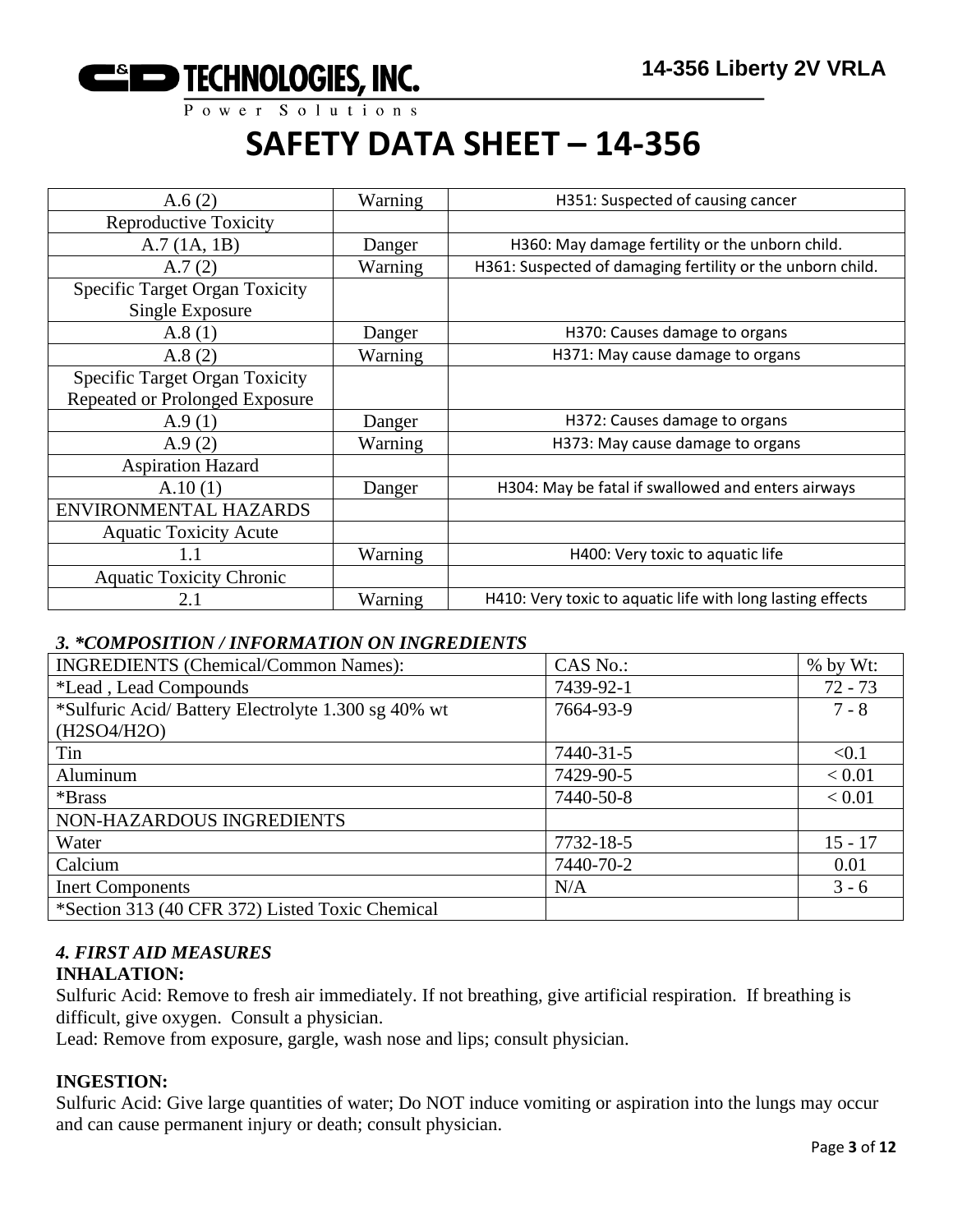

Lead: Consult physician immediately.

## **SKIN:**

Sulfuric Acid: Flush with large amounts of water for at least 15 minutes; remove contaminated clothing completely, including shoes. If symptoms persist, seek medical attention. Wash contaminated clothing before reuse. Discard contaminated shoes.

Lead: Wash immediately with soap and water.

## **EYES:**

Sulfuric Acid and Lead: Flush immediately with large amounts of water for at least 15 minutes while lifting lids; Seek immediate medical attention if eyes have been exposed directly to acid.

## *5. FIRE FIGHTING MEASURES*

**Flash Point:** Not Applicable **Oxygen Index** =  $> 28$ **Flammable Limits:** LEL =  $4.1\%$  (Hydrogen Gas in air); UEL =  $74.2\%$ **Extinguishing media:** CO2; foam; dry chemical. Do not use carbon dioxide directly on cells. Avoid breathing vapors. Use appropriate media for surrounding fire.

## **Fire Fighting Procedures:**

Use positive pressure, self-contained breathing apparatus. Beware of acid splatter during water application and wear acid-resistant clothing, gloves, face and eye protection. If batteries are on charge, shut off power to the charging equipment, but note that strings of series connected batteries may still pose risk of electric shock even when charging equipment is shut down.

## **Hazardous Combustion Products:**

Highly flammable hydrogen gas is generated during charging and operation of batteries. If ignited by burning cigarette, naked flame or spark, may cause battery explosion with dispersion of casing fragments and corrosive liquid electrolyte. Carefully follow manufacturer's instructions for installation and service. Keep away all sources of gas ignition and do not allow metallic articles to simultaneously contact the negative and positive terminals of a battery. Follow manufacturer's instructions for installation and service.

## *6: ACCIDENTAL RELEASE MEASURES*

Stop flow of material, contain/absorb small spills with dry sand, earth or vermiculite. Do not use combustible materials. If possible, carefully neutralize spilled electrolyte with soda ash, sodium bicarbonate, lime, etc. Wear acid-resistant clothing, boots, gloves, and face shield. Do not allow discharge of un-neutralized acid to sewer. Acid must be managed in accordance with approved local, state, and federal requirements. Consult state environmental agency and/or federal EPA.

## *7. HANDLING AND STORAGE*

## **Handling:**

Unless involved in recycling operations, do not breach the casing or empty the contents of the battery. Handle carefully and avoid tipping, which may allow electrolyte leakage. There may be increasing risk of electric shock from strings of connected batteries. Keep containers tightly closed when not in use. If battery case is broken,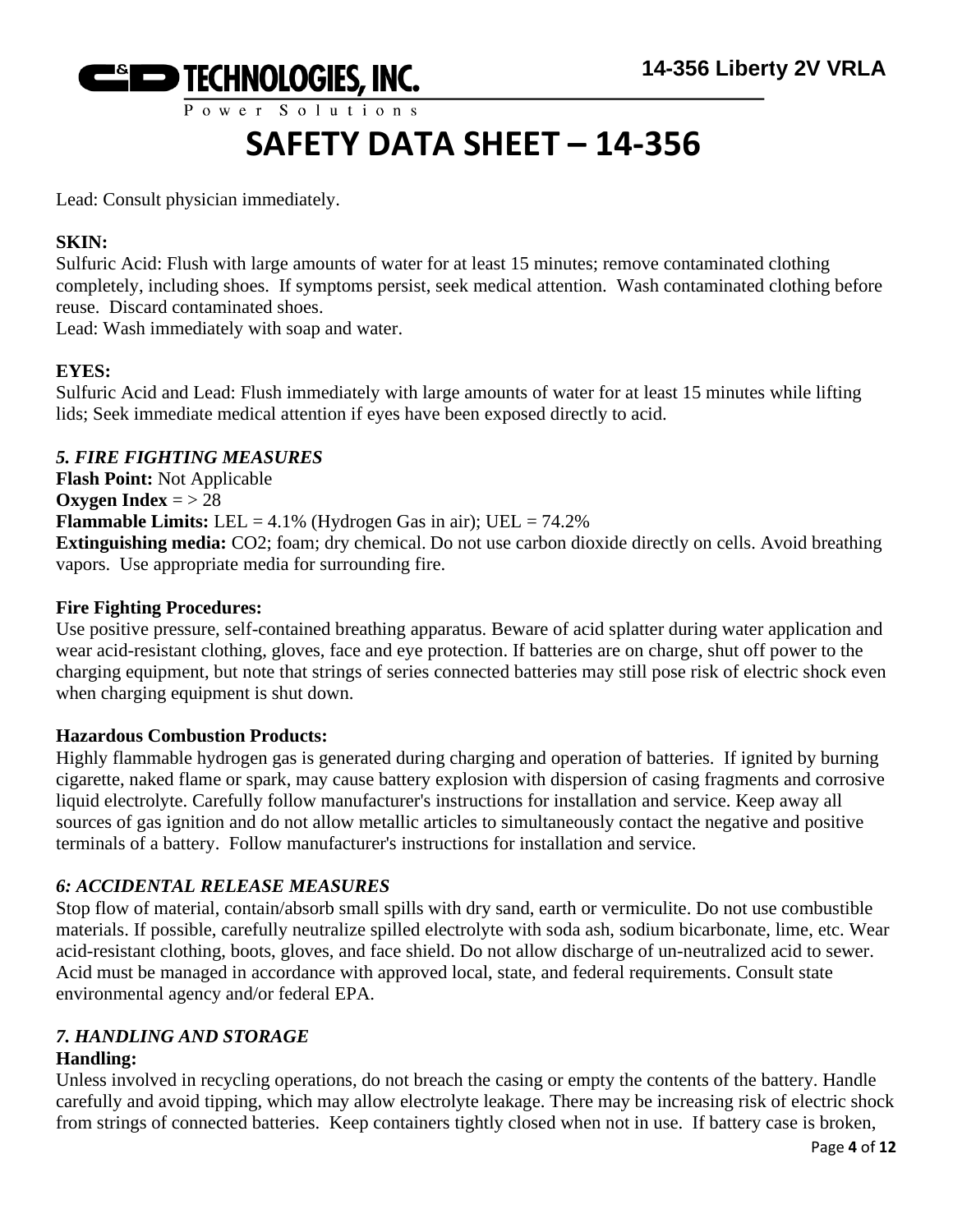

avoid contact with internal components. Keep vent caps on and cover terminals to prevent short circuits. Place cardboard between layers of stacked automotive batteries to avoid damage and short circuits. Keep away from combustible materials, organic chemicals, reducing substances, metals, strong oxidizers and water. Use banding or stretch wrap to secure items for shipping.

### **Storage:**

Store batteries under roof in cool, dry, well-ventilated areas separated from incompatible materials and from activities that may create flames, spark, or heat. Store on smooth, impervious surfaces provided with measures for liquid containment in the event of electrolyte spills. Keep away from metallic objects that could bridge the terminals on a battery and create a dangerous short-circuit.

## **Charging:**

There is a possible risk of electric shock from charging equipment and from strings of series connected batteries, whether or not being charged. Shut-off power to chargers whenever not in use and before detachment of any circuit connections. Batteries being charged will generate and release flammable hydrogen gas. Charging space should be ventilated. Keep battery vent caps in position. Prohibit smoking and avoid creation of flames and sparks nearby. Wear face and eye protection when near batteries being charged.

## *8. EXPOSURE CONTROLS / PERSONAL PROTECTION*

| $\mathbf{L}$ approved $\mathbf{L}$ $\mathbf{L}$ and $\mathbf{L}$ and $\mathbf{L}$ | $110W$ . $11L$ . $-110V$ Established |              |                 |            |             |               |
|-----------------------------------------------------------------------------------|--------------------------------------|--------------|-----------------|------------|-------------|---------------|
| <b>INGREDIENTS</b>                                                                | <b>OSHA PEL</b>                      | <b>ACGIH</b> | <b>US NIOSH</b> | Quebec PEV | Ontario OEL | <b>EU OEL</b> |
| (Chemical/Common Names):                                                          |                                      |              |                 |            |             |               |
| Lead, Lead Compounds                                                              | 0.05                                 | 0.05         | 0.05            | 0.05       | 0.05        | 0.15(b)       |
| Sulfuric Acid/Electrolyte                                                         |                                      | 0.2          |                 |            | 0.2         | 0.05(c)       |
| $(H_2SO_4/H_2O)$                                                                  |                                      |              |                 |            |             |               |
| Tin                                                                               | 2.0                                  | 2.0          | 2.0             |            |             |               |
| Aluminum                                                                          | 15.0                                 | 10.0         | 10.0            |            |             |               |
| <b>Brass</b>                                                                      | 1.0                                  | 1.0          | I.U             |            |             |               |

### **Exposure Limits (mg/m<sup>3</sup> ) Note: N.E. = Not Established**

**(a)**As dusts/mists **(b)**As inhalable aerosol **(c)**Thoracic fraction

### **Engineering Controls (Ventilation):**

Store and handle in well-ventilated area. If mechanical ventilation is used, components must be acid-resistant. Handle batteries cautiously, do not tip to avoid spills. Make certain vent caps are on securely. If battery case is damaged, avoid bodily contact with internal components. Wear protective clothing, eye and face protection, when filling, charging or handling batteries. Do not allow metallic materials to simultaneously contact both the positive and negative terminals of the batteries. Charge batteries in areas with adequate ventilation. General dilution ventilation is acceptable.

## **Respiratory Protection (NIOSH/MSHA approved):**

None required under normal conditions. When concentrations of sulfuric acid mist are known to exceed PEL, use NIOSH or MSHA-approved respiratory protection.

#### **Skin Protection:**

If battery case is damaged, use rubber or plastic acid-resistant gloves with elbow-length gauntlet, acid-resistant apron, clothing and boots.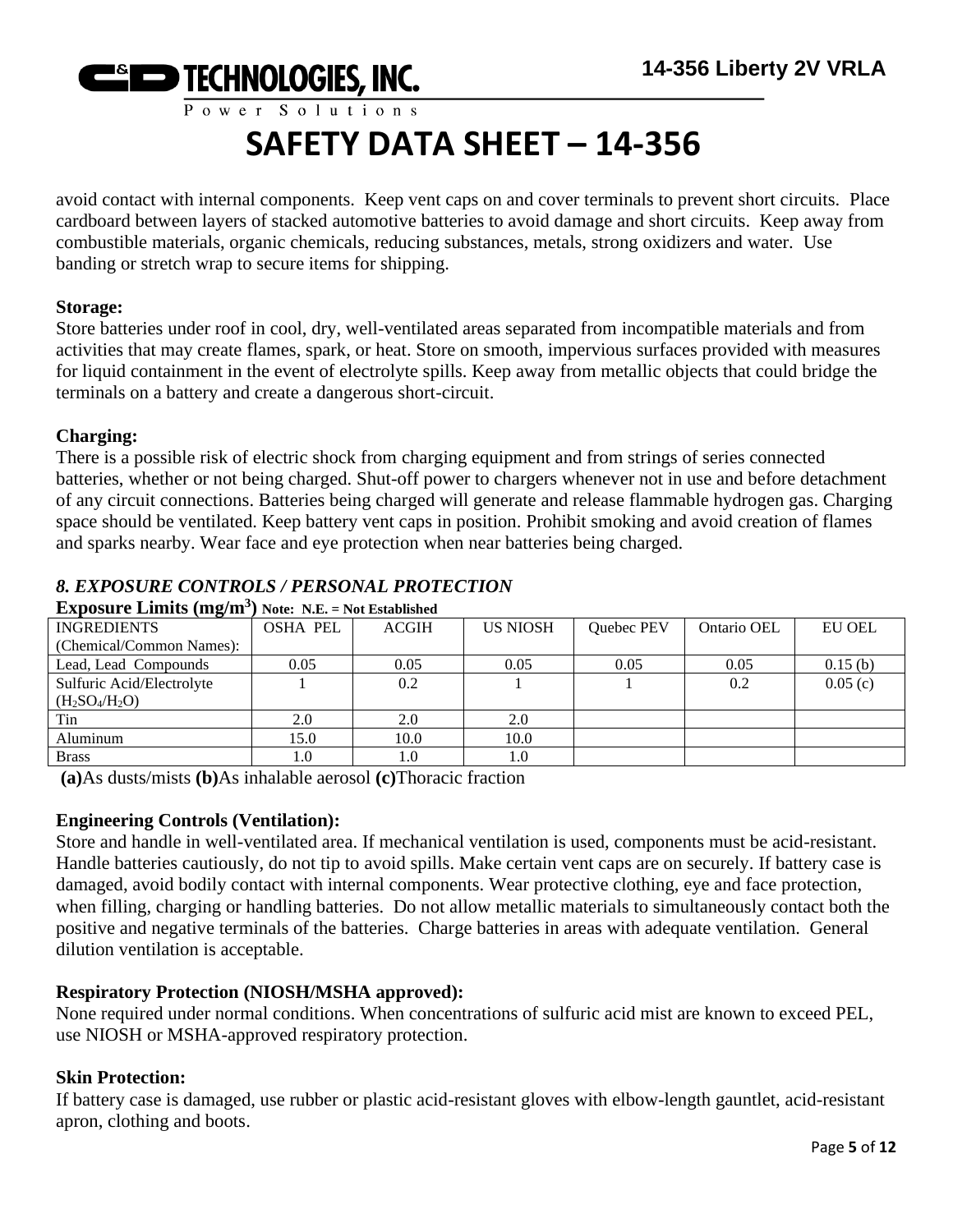

### **Eye Protection:**

If battery case is damaged, use chemical goggles or face shield.

#### **Other Protection:**

In areas where water and sulfuric acid solutions are handled in concentrations greater than 1%, emergency eyewash stations and showers should be provided, with unlimited water supply. Chemically impervious apron and face shield recommended when adding water or electrolyte to batteries. Wash Hands after handling.

## *9. PHYSICAL AND CHEMICAL PROPERTIES*

| Properties Listed Below are for Electrolyte:                                                     |               |                                              |                                       |
|--------------------------------------------------------------------------------------------------|---------------|----------------------------------------------|---------------------------------------|
| Boiling Point:                                                                                   | N/A           | Specific Gravity (H2O = 1):                  | $1.310 + (-0.010$                     |
| Melting Point:                                                                                   | N/A           | Vapor Pressure (mm Hg):                      | N/A                                   |
| Solubility in Water:                                                                             | N/A           | Vapor Density (AIR = 1):                     | <b>Greater than 1</b>                 |
| Evaporation Rate:   Less than 1                                                                  |               | % Volatile by Weight:                        | N/A                                   |
| (Butyl Acetate $= 1$ )                                                                           |               |                                              |                                       |
| $pH$ :                                                                                           | $\sim$ 1 to 2 |                                              | Flash Point:   Below room temperature |
|                                                                                                  |               |                                              | (as hydrogen gas)                     |
| LEL (Lower Explosive                                                                             | 4%            | UEL (Upper Explosive Limit)   74% (Hydrogen) |                                       |
| Limit)                                                                                           | (Hydrogen)    |                                              |                                       |
| Manufactured article; no apparent odor. Gelled electrolyte is a clear to<br>Appearance and Odor: |               |                                              |                                       |
| cloudy liquid with a sharp, penetrating, pungent odor. Formed lead                               |               |                                              |                                       |
| dioxide is dark brown in color with a slight acidic odor.                                        |               |                                              |                                       |

## *10. STABILITY AND REACTIVITY*

Stability: Stable X Unstable \_\_ This product is stable under normal conditions at ambient temperature.

**Conditions to Avoid:** Prolonged overcharge at high current; sources of ignition.

## **Incompatibilities:** (materials to avoid)

Electrolyte: Contact with combustibles and organic materials may cause fire and explosion. Also reacts violently with strong reducing agents, metals, sulfur trioxide gas, strong oxidizers, and water. Contact with metals may produce toxic sulfur dioxide fumes and may release flammable hydrogen gas.

Lead compounds: Avoid contact with strong acids, bases, halides, halogenates, potassium nitrate,

permanganate, peroxides, nascent hydrogen, and reducing agents.

Arsenic compounds: strong oxidizers; bromine azide. NOTE: hydrogen gas can react with inorganic arsenic to form the highly toxic gas – arsine

## **Hazardous Decomposition Products:**

Electrolyte: Sulfur trioxide, carbon monoxide, sulfuric acid mist, sulfur dioxide, hydrogen sulfide. Lead compounds: Temperatures above the melting point are likely to produce toxic metal fume, vapor, or dust; contact with strong acid or base or presence of nascent hydrogen may generate highly toxic arsine gas.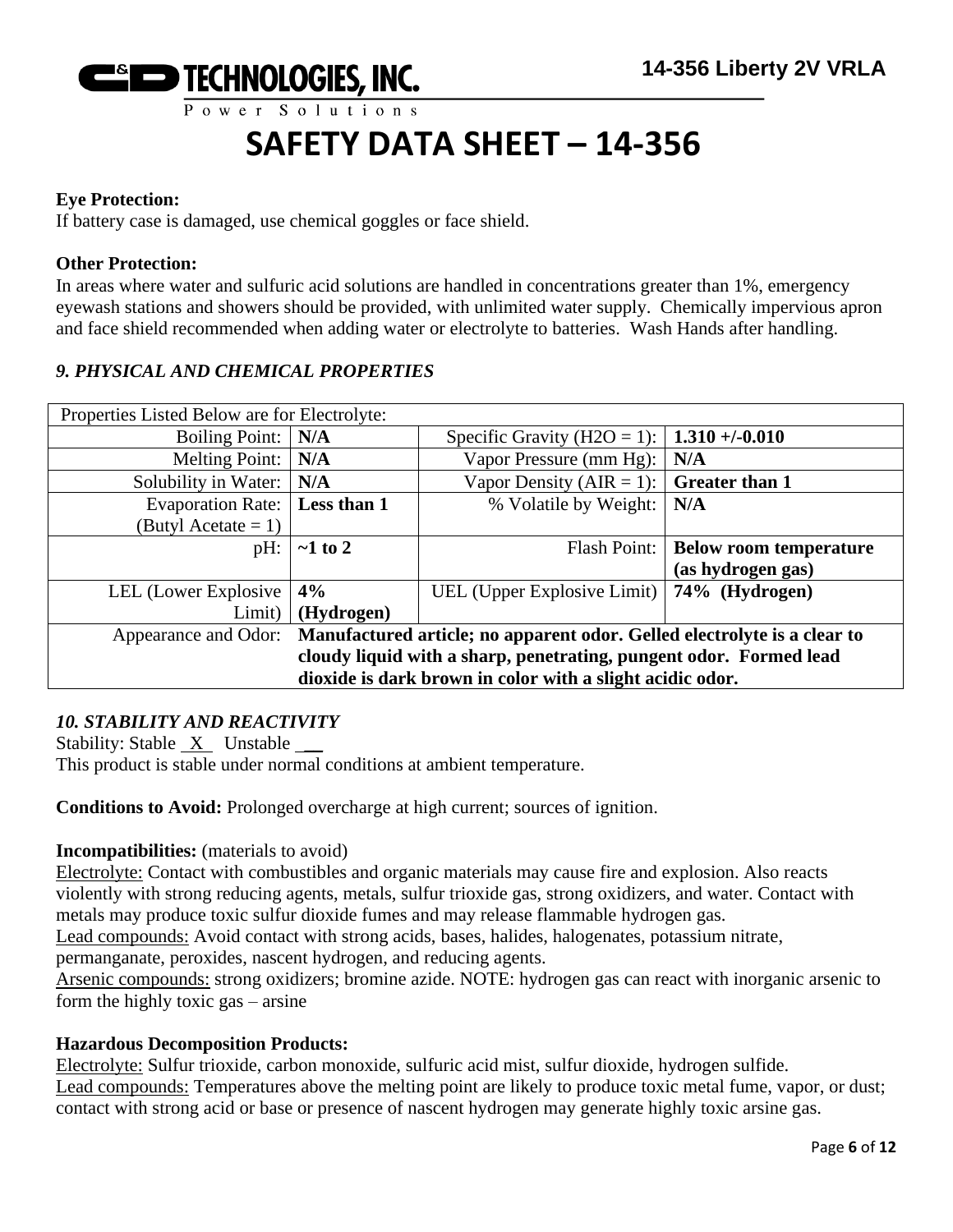



# **SAFETY DATA SHEET – 14-356**

#### **Hazardous Polymerization:**

Will not occur

## *11. TOXICOLOGICAL INFORMATION*

#### **Routes of Entry:**

Sulfuric Acid: Harmful by all routes of entry.

Lead Compounds: Hazardous exposure can occur only when product is heated, oxidized or otherwise processed or damaged to create dust, vapor or fume. The presence of nascent hydrogen may generate highly toxic arsine gas.

#### **Inhalation:**

Sulfuric Acid: Breathing of sulfuric acid vapors or mists may cause severe respiratory irritation. Lead Compounds: Inhalation of lead dust or fumes may cause irritation of upper respiratory tract and lungs.

#### **Ingestion:**

Sulfuric Acid: May cause severe irritation of mouth, throat, esophagus and stomach. Lead Compounds: Acute ingestion may cause abdominal pain, nausea, vomiting, diarrhea and severe cramping. This may lead rapidly to systemic toxicity and must be treated by a physician.

#### **Skin Contact:**

Sulfuric Acid: Severe irritation, burns and ulceration. Lead Compounds: Not absorbed through the skin. Arsenic compounds: Contact may cause dermatitis and skin hyperpigmentation

#### **Eye Contact:**

Sulfuric Acid: Severe irritation, burns, cornea damage, and blindness. Lead Compounds: May cause eye irritation.

#### **Effects of Overexposure - Acute:**

Sulfuric Acid: Severe skin irritation, damage to cornea, upper respiratory irritation. Lead Compounds: Symptoms of toxicity include headache, fatigue, abdominal pain, loss of appetite, muscular aches and weakness, sleep disturbances and irritability.

#### **Effects of Overexposure - Chronic:**

Sulfuric Acid: Possible erosion of tooth enamel, inflammation of nose, throat & bronchial tubes. Lead Compounds: Anemia; neuropathy, particularly of the motor nerves, with wrist drop; kidney damage; reproductive changes in males and females. Repeated exposure to lead and lead compounds in the workplace may result in nervous system toxicity. Some toxicologists report abnormal conduction velocities in persons with blood lead levels of 50 μg/100 ml or higher. Heavy lead exposure may result in central nervous system damage, encephalopathy and damage to the blood-forming (hematopoietic) tissues.

#### **Carcinogenicity:**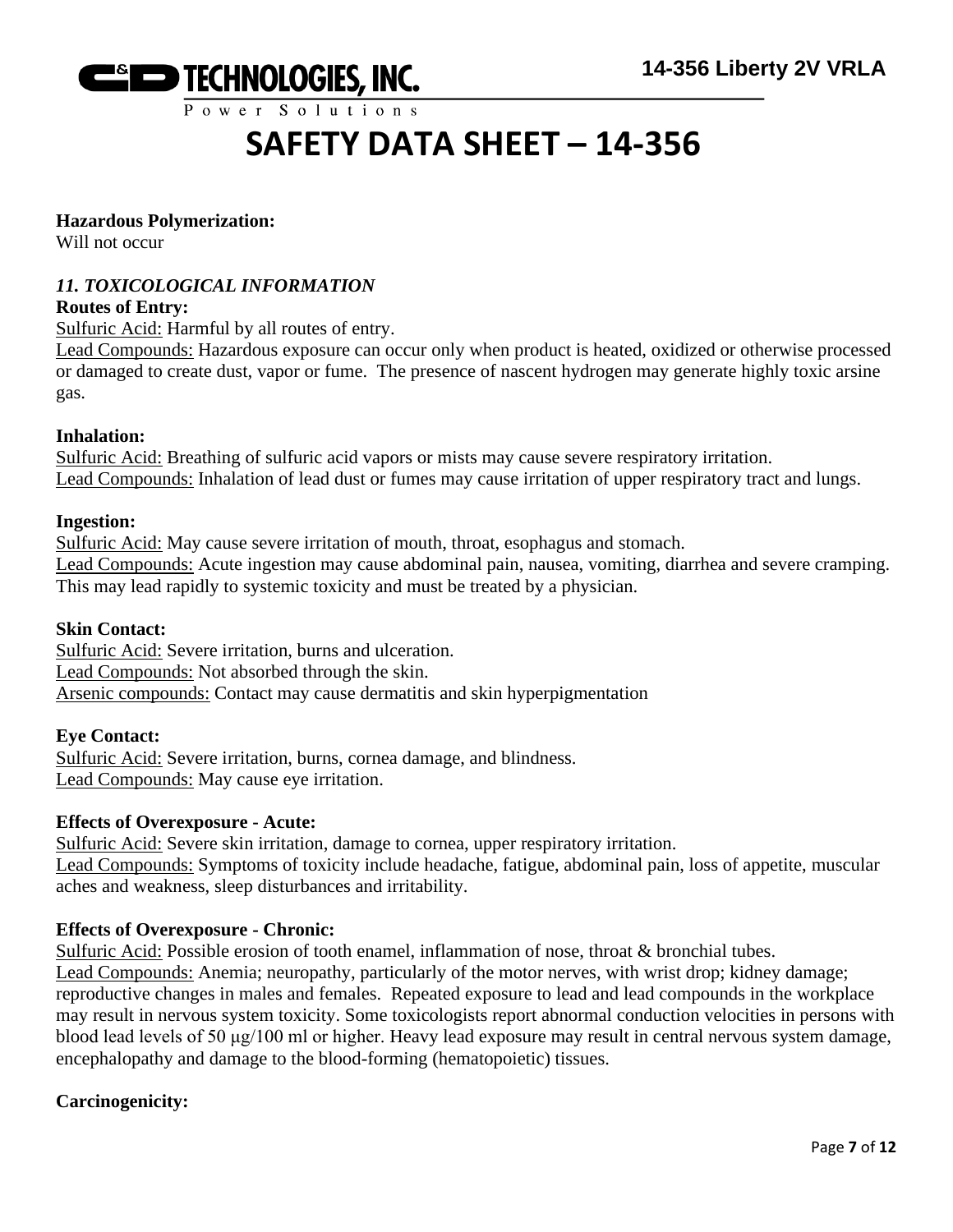

Sulfuric Acid: The International Agency for Research on Cancer (IARC) has classified "strong inorganic acid mist containing sulfuric acid" as a Category I carcinogen, a substance that is carcinogenic to humans. This classification does not apply to liquid forms of sulfuric acid or sulfuric acid solutions contained within a battery. Inorganic acid mist (sulfuric acid mist) is not generated under normal use of this product. Misuse of the product, such as overcharging, may result in the generation of sulfuric acid mist.

Lead Compounds: Lead is listed as a 2B carcinogen, likely in animals at extreme doses. Proof of carcinogenicity in humans is lacking at present.

Arsenic: Listed by National Toxicology Program (NTP), International Agency for Research on Cancer (IARC), OSHA and NIOSH as a carcinogen only after prolonged exposure at high levels.

## **Medical Conditions Generally Aggravated by Exposure:**

Overexposure to sulfuric acid mist may cause lung damage and aggravate pulmonary conditions. Contact of sulfuric acid with skin may aggravate diseases such as eczema and contact dermatitis. Lead and its compounds can aggravate some forms of kidney, liver and neurologic diseases.

## **Acute Toxicity:**

Inhalation LD50: Electrolyte: LC50 rat: 375 mg/m3; LC50: guinea pig: 510 mg/m3 Elemental Lead: Acute Toxicity Point Estimate =  $4500$  ppmV (based on lead bullion)

Oral LD50: Electrolyte: rat: 2140 mg/kg Elemental lead: Acute Toxicity Estimate (ATE) = 500 mg/kg body weight (based on lead bullion)

## **Additional Health Data:**

All heavy metals, including the hazardous ingredients in this product, are taken into the body primarily by inhalation and ingestion. Most inhalation problems can be avoided by adequate precautions such as ventilation and respiratory protection covered in Section 8. Follow good personal hygiene to avoid inhalation and ingestion: wash hands, face, neck and arms thoroughly before eating, smoking or leaving the work site. Keep contaminated clothing out of non-contaminated areas, or wear cover clothing when in such areas. Restrict the use and presence of food, tobacco and cosmetics to non-contaminated areas. Work clothes and work equipment used in contaminated areas must remain in designated areas and never taken home or laundered with personal non-contaminated clothing. This product is intended for industrial use only and should be isolated from children and their environment.

The 19<sup>th</sup> Amendment to EC Directive 67/548/EEC classified lead compounds, but not lead in metal form, as possibly toxic to reproduction. Risk phrase 61: May cause harm to the unborn child, applies to lead compounds, especially soluble forms.

## *12. ECOLOGICAL INFORMATION*

**Environmental Fate:** lead is very persistent in soil and sediments. No data on environmental degradation. Mobility of metallic lead between ecological compartments is slow. Bioaccumulation of lead occurs in aquatic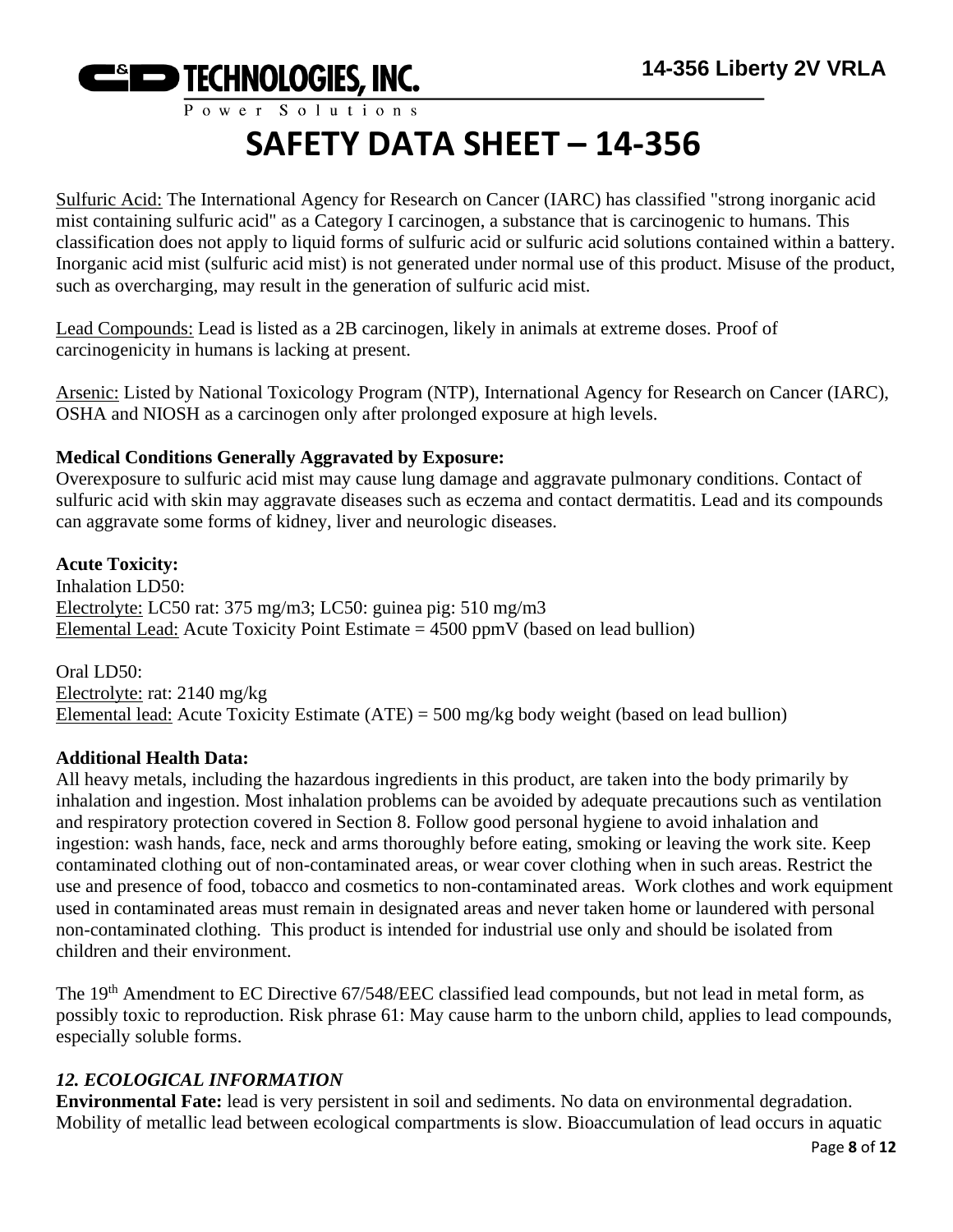

# **SAFETY DATA SHEET – 14-356**

and terrestrial animals and plants but little bioaccumulation occurs through the food chain. Most studies include lead compounds and not elemental lead.

### **Environmental Toxicity:** Aquatic Toxicity:

Sulfuric acid: 24-hr LC50, freshwater fish (Brachydanio rerio): 82 mg/L

96 hr- LOEC, freshwater fish (Cyprinus carpio): 22 mg/L

Lead: 48 hr LC50 (modeled for aquatic invertebrates): <1 mg/L, based on lead bullion

### **Additional Information**

- · No known effects on stratospheric ozone depletion.
- · Volatile organic compounds: 0% (by Volume)
- · Water Endangering Class (WGK): NA

## *13. DISPOSAL CONSIDERATIONS (UNITED STATES)*

Spent batteries: Send to secondary lead smelter for recycling. Spent lead-acid batteries are not regulated as hazardous waste when the requirements of 40 CFR Section 266.80 are met. Spilled sulfuric acid is a characteristic hazardous waste; EPA hazardous waste number D002 (corrosivity) and D008 (lead).

Electrolyte: Place neutralized slurry into sealed acid resistant containers and dispose of as hazardous waste, as applicable. Large water diluted spills, after neutralization and testing, should be managed in accordance with approved local, state, and federal requirements. Consult state environmental agency and/or federal EPA.

Following local, State/Provincial, and Federal/National regulations applicable to end-of-life characteristics will be the responsibility of the end-user.

## *14. TRANSPORT INFORMATION*

#### **United States:**

Wet, non-spillable batteries do not need to be shipped and transported as fully-regulated Class 8 Corrosive hazardous materials / dangerous goods when tested, packaged and marked in accordance with the following regulations:

#### **U.S. Hazardous Materials Regulations:** 49 CFR 173.159(f) and 49 CFR 173.159a

- The batteries are excepted from regulation if they have been tested in accordance with the vibration and pressure differential tests found in 49 CFR 173.159(f) and "rupture test" found at 49 CFR 173.159a;
- When offered for transport, the batteries must be protected against short circuits and securely packaged in accordance with 49 CFR 173.159a; and
- The batteries and outer packaging must be marked NON-SPILLABLE BATTERY or NON-SPILLABLE as required by 49 CFR 173.159a

**IATA Dangerous Goods Regulations:** Packing Instruction 872 and Special Provision A67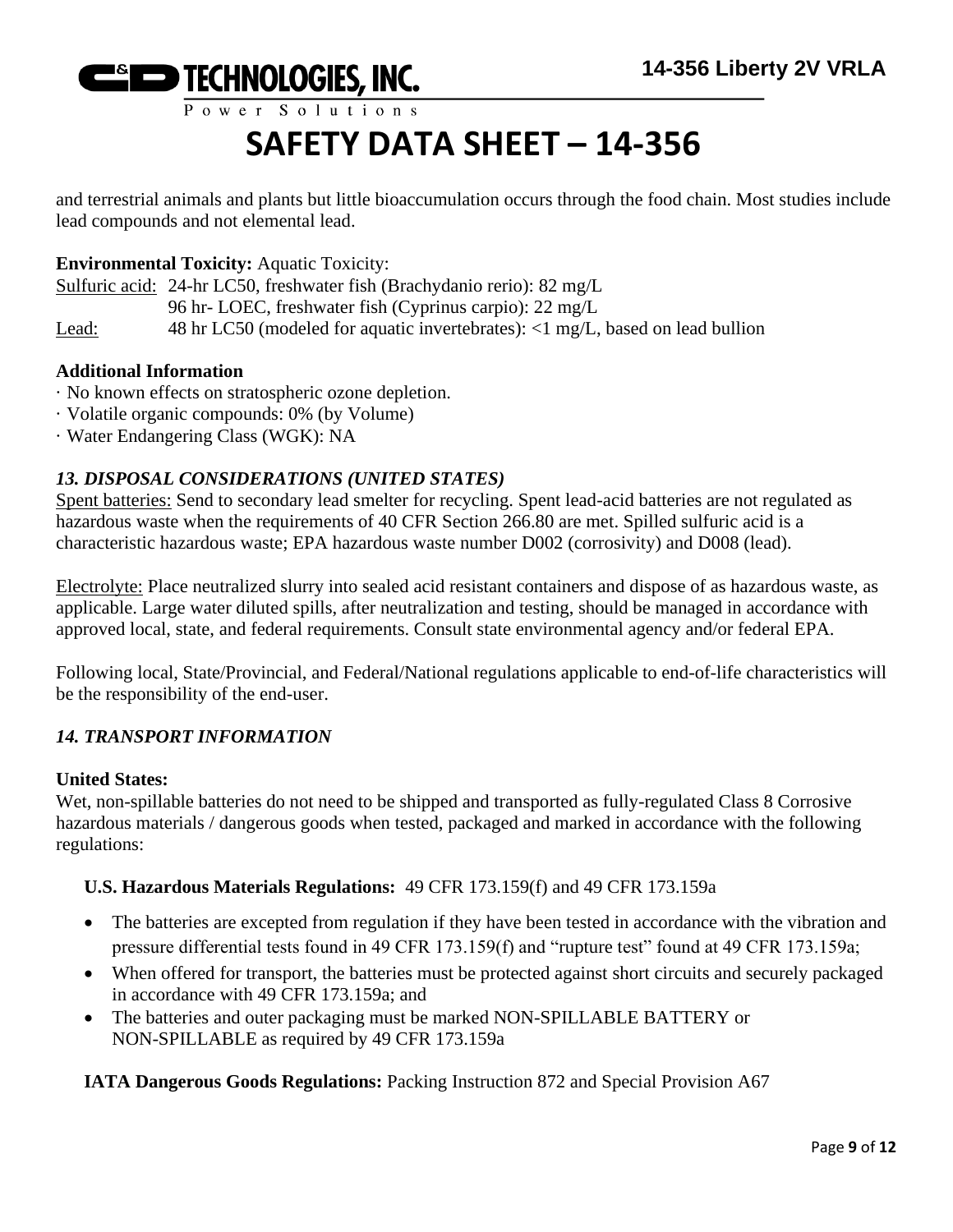# **SAFETY DATA SHEET – 14-356**

- The batteries are excepted from regulation if they have been tested in accordance with the vibration and pressure differential tests found in Packing Instruction 872 and "rupture test" found in Special Provision A67 of the International Air Transport Association (IATA) Dangerous Goods Regulations
- When offered for transport, the batteries must be protected against short circuits and securely packaged in accordance with Special Provision A67.
- The words "Not Restricted" and "Special Provision A67" must be included in the description of the substance on the Air Waybill when an Air Waybill is issued.

## **IMDG Code:** Special Provision 238.1 and 238.2

- The batteries are excepted from regulation if they have been tested in accordance with the vibration and pressure differential tests and "rupture test" found in Special Provision 238.1 and 238.2.
- When offered for transport, the batteries must be protected against short circuits and securely packaged in accordance with Special Provision 238.1 and 238.2.

If the regulations listed above are not met, then Batteries, wet, nonspillable (UN2800) are regulated as Class 8 Corrosive hazardous materials / dangerous goods by the U.S. Department of Transportation (DOT) and international dangerous goods regulatory authorities pursuant to the IATA Dangerous Goods Regulations and IMDG Code.

If any of these requirements are not met, the batteries must be shipped as hazardous materials:

| <b>Proper Shipping Name:</b> | Batteries, Wet, Filled with Acid |
|------------------------------|----------------------------------|
| <b>Hazard Class:</b>         |                                  |
| <b>ID</b> Number:            | UN2794                           |
| <b>Packing Group:</b>        | Ш                                |
| <b>Labels:</b>               | Corrosive                        |

## *15. REGULATORY INFORMATION*

## **UNITED STATES:**

#### **EPCRA Sections 302, 304, 311 & 312**

Lead-acid batteries do **NOT** meet the OSHA definition of an "article" (US EPA, Oct. 1998). The lead and acid that compose these batteries must be included when determining the various thresholds for these EPCRA section regulations. The acid in lead-acid batteries is **Sulfuric Acid**, which is an Extremely Hazardous Substance (EHS). The following table outlines the applicable EPCRA Sections and their respective thresholds for **Sulfuric Acid**:

| <b>EPCRA Sections – Sulfuric Acid</b> | <b>Thresholds</b>     |
|---------------------------------------|-----------------------|
| 302 - Emergency Planning Notification | TPQ $\geq$ 1,000 lbs. |
| 304 - Emergency Release Notification  | $RQ \ge 1,000$ lbs.   |
| 311 - MSDS Reporting                  | *TPQ $\geq$ 500 lbs.  |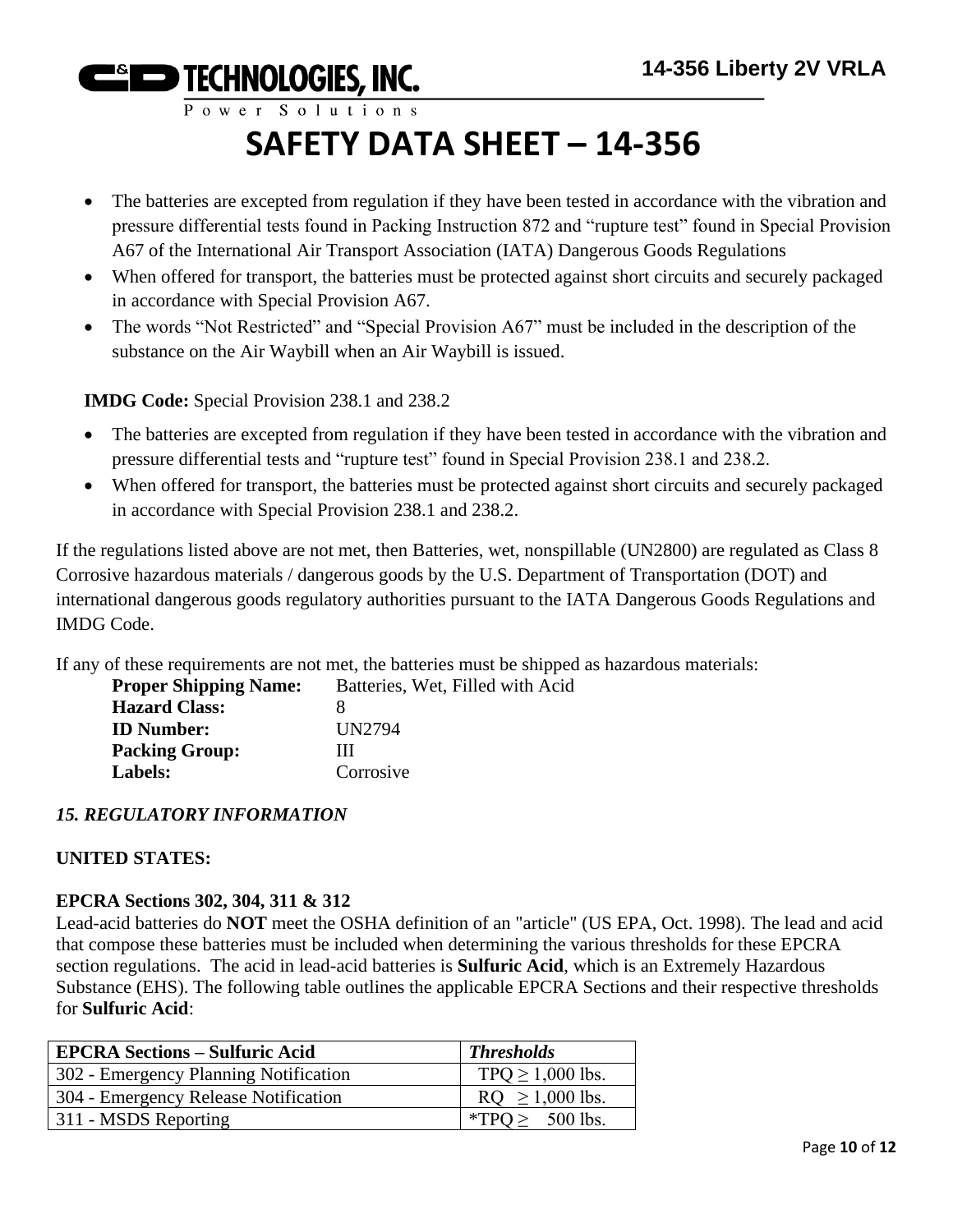

# **SAFETY DATA SHEET – 14-356**

### 312 - Chemical Inventory Reporting (i.e. Tier II)  $*TPQ \ge 500$  lbs.

**\*The reporting threshold for Sulfuric Acid is ≥ the designated TPQ or 500 lbs, whichever is less.**

The lead used in lead-acid batteries does not qualify for any OSHA or EPCRA exemptions. Lead is not an EHS, and the following table outlines the applicable EPCRA Sections and their respective thresholds for **lead**:

| <b>EPCRA Sections - Lead</b>                      | <b>Thresholds</b>  |
|---------------------------------------------------|--------------------|
| 311 - MSDS Reporting                              | $\geq 10,000$ lbs. |
| 312 - Chemical Inventory Reporting (i.e. Tier II) | $\geq 10,000$ lbs. |

### **EPCRA Section 313**

The reporting of lead and sulfuric acid (and their releases) in lead-acid batteries used in cars, trucks, most cranes, forklifts, locomotive engines, and aircraft for the purposes of EPCRA Section 313 is not required. Leadacid batteries used for these purposes are exempt for Section 313 reporting per the "Motor Vehicle Exemption." See page B-22 of the *U.S. EPA Guidance Document for Lead and Lead Compound Reporting under EPCRA Section 313* for additional information of this exemption.

### **TSCA:**

TSCA Section 8b – Inventory Status: All chemicals comprising this product are either exempt or listed on the TSCA Inventory.

TSCA Section 12b (40 CFR Part 707.60(b)) No notice of export will be required for articles, except PCB articles, unless the Agency so requires in the context of individual section 5, 6, or 7 actions.

TSCA Section 13 (40 CFR Part 707.20): No import certification required (EPA 305-B-99-001, June 1999, Introduction to the Chemical Import Requirements of the Toxic Substances Control Act, Section IV.A)

**RCRA:** Spent Lead Acid Batteries are subject to streamlined handling requirements when managed in compliance with 40 CFR section 266.80 or 40 CFR part 273. Waste sulfuric acid is a characteristic hazardous waste; EPA hazardous waste number D002 (corrosivity) and D008 (lead).

#### **STATE REGULATIONS (US):**

#### \***Proposition 65 Warning**

**Battery posts, terminals and related accessories contain lead and lead compounds, chemicals known to the state of California to cause cancer and reproductive harm. Wash hands after handling.**

\*Battery companies not party to the 1999 consent judgment with Mateel Environmental Justice Foundation should include a Proposition 65 Warning that complies with the current version of Proposition 65.

#### **INTERNATIONAL REGULATIONS:**

Distribution into Quebec to follow Canadian Controlled Product Regulations (CPR) 24(1) and 24(2).

Distribution into the EU to follow applicable Directives to the Use, Import/Export of the product as-sold.